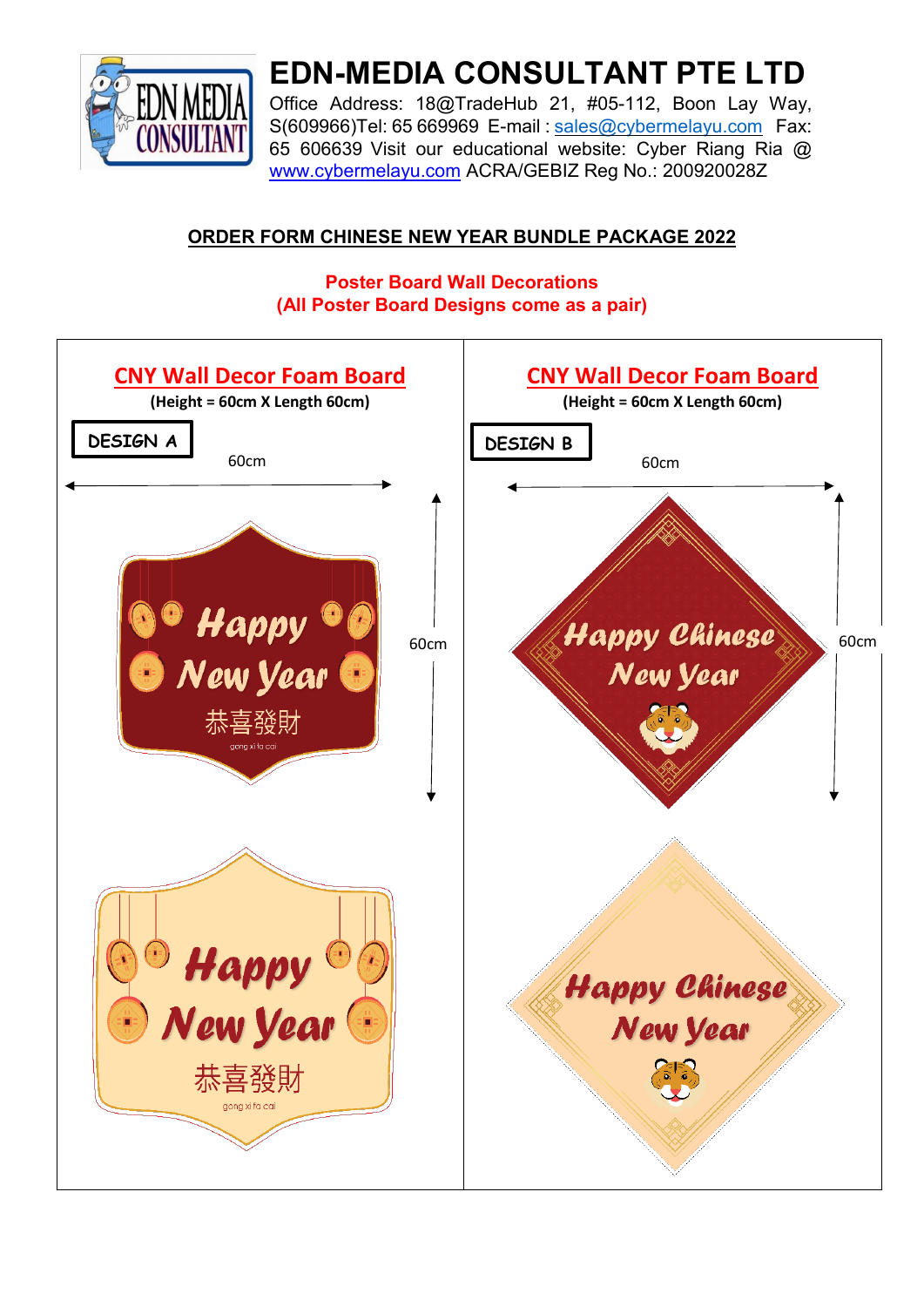

# **EDN-MEDIA CONSULTANT PTE LTD**

Office Address: 18@TradeHub 21, #05-112, Boon Lay Way, S(609966)Tel: 65 669969 E-mail : [sales@cybermelayu.com](mailto:sales@cybermelayu.com) Fax: 65 606639 Visit our educational website: Cyber Riang Ria @ [www.cybermelayu.com](http://www.cybermelayu.com/) [A](http://www.cybermelayu.com/)CRA/GEBIZ Reg No.: 200920028Z